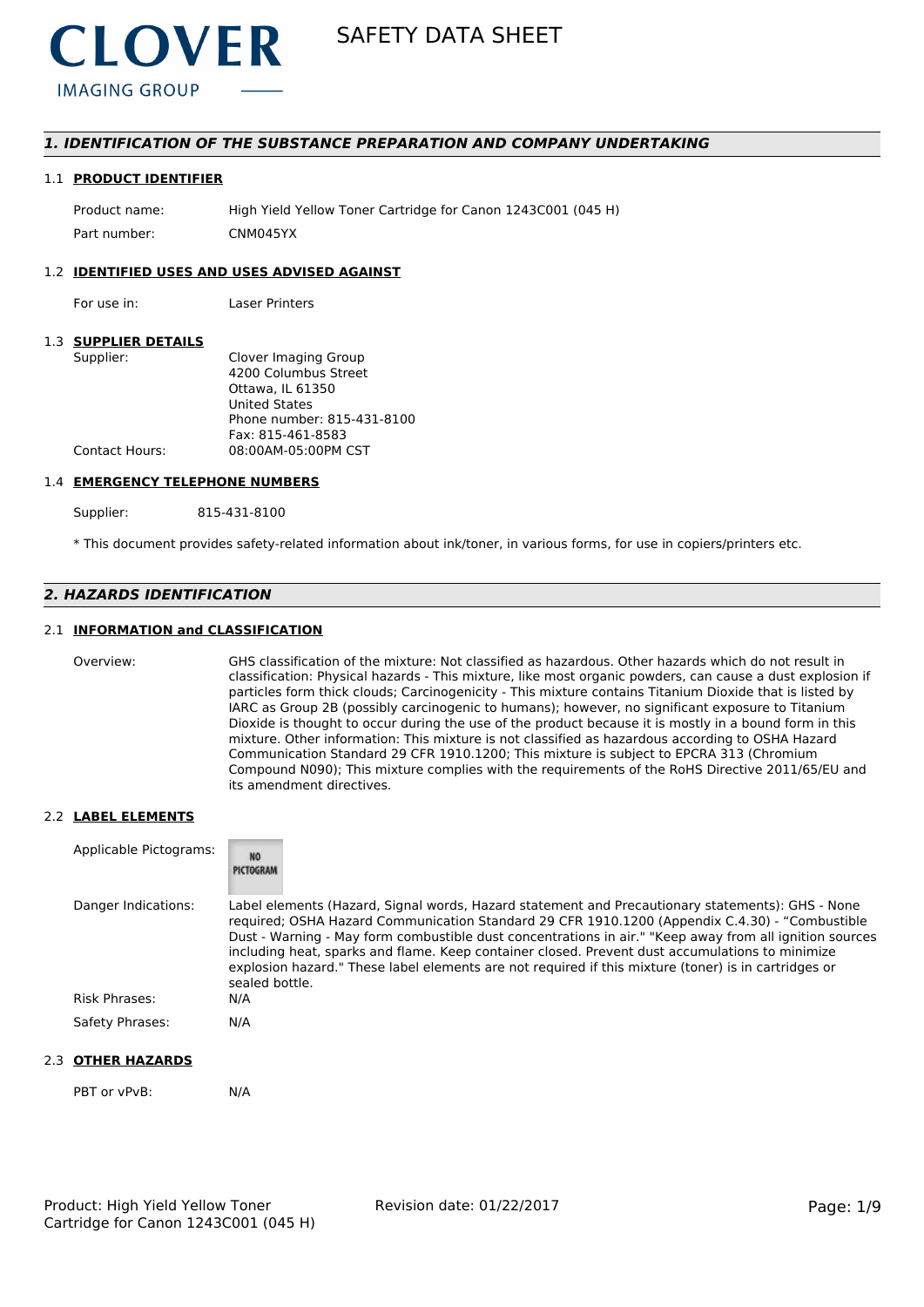

# *3. COMPOSITION / INFORMATION ON INGREDIENTS*

| Ingredients                   | <b>CAS number</b>   | Weight % | <b>OSHA</b><br><b>PEL</b>                                                               | <b>ACGIH</b><br><b>TLV</b> | Other                     |
|-------------------------------|---------------------|----------|-----------------------------------------------------------------------------------------|----------------------------|---------------------------|
| Styrene Acrylate<br>Copolymer | <b>TRADE SECRET</b> | 70-90    |                                                                                         |                            | TSCA listed/exempted: Yes |
| Wax                           | <b>Trade Secret</b> | $5 - 15$ |                                                                                         |                            | TSCA listed/exempted: Yes |
| Pigment                       | <b>Trade Secret</b> | $3-10$   |                                                                                         |                            | TSCA listed/exempted: Yes |
| Amorphous Silica              | 7631-86-9           | $<$ 5    | 20 mppcf*<br>or 80/%<br>$SiO2$ mg/m3<br>$(*$ million<br>particles<br>per cubic<br>foot) | Not<br>l established l     | TSCA listed/exempted: Yes |
| <b>Titanium Dioxide</b>       | 13463-67-7          | <1       | Total dust<br>15 <sub>mq</sub> /m3                                                      | $10$ mg/m $3$              | TSCA listed/exempted: Yes |

#### The Full Text for all R-Phrases are Displayed in Section 16 **COMPOSITION COMMENTS**

The Data Shown is in accordance with the latest Directives. This section provides composition information for the specified substance/mixture.

# *4. FIRST-AID MEASURES*

#### 4.1 **FIRST AID MEASURES**

# 4.1.1 **FIRST AID INSTRUCTIONS BY RELEVANT ROUTES OF EXPOSURE**

| Inhalation:   | Provide fresh air immediately. If symptoms occur, seek medical advice.                                                                                |
|---------------|-------------------------------------------------------------------------------------------------------------------------------------------------------|
| Eye contact:  | Do not rub eyes. Immediately rinse with plenty of clean running water until particles are washed<br>out. If irritation persists, seek medical advice. |
| Skin contact: | Wash out particles with plenty of water and soap. If irritation develops, seek medical advice.                                                        |
| Ingestion:    | Clean mouth out with water. Drink several glasses of water. If sickness develops, seek medical<br>advice.                                             |

### 4.1.2 **ADDITIONAL FIRST AID INFORMATION**

| Additional first aid information:     | N/A                                                                                                                                                                        |
|---------------------------------------|----------------------------------------------------------------------------------------------------------------------------------------------------------------------------|
| Immediate Medical Attention Required: | Immediate medical attention may be required in the unlikely event of extreme<br>inhalation, eye contact or unusual reaction due to physical idiosyncrasy of the<br>person. |

# 4.2 **SYMPTOMS AND EFFECTS**

Acute Symptoms from Exposure: Eye contact: Irritation may occur by mechanical abrasion. Skin contact: Minimal skin irritation may occur. Inhalation: Slight irritation of respiratory tract may occur with exposure to large amount of toner dust. Ingestion: Ingestion is an unlikely route of entry under normal conditions of use. Delayed Symptoms from Exposure: N/A

#### 4.3 **IMMEDIATE SPECIAL TREATMENT OR EQUIPMENT REQUIRED**

N/A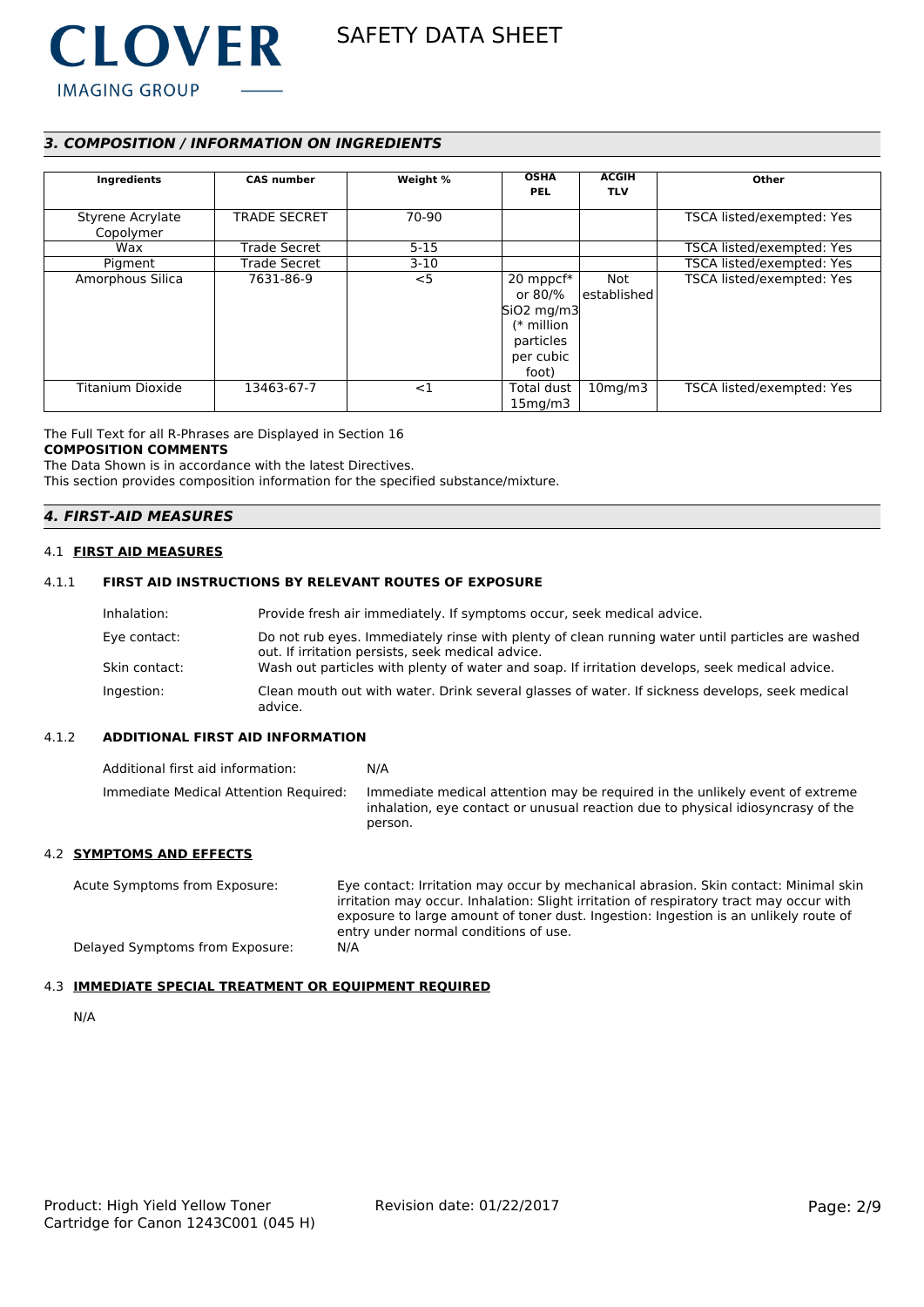

# *5. FIRE-FIGHTING MEASURES*

#### 5.1 **EXTINGUISHING MEDIA**

| Recommended Extinguishing Media:    | Water, foam, dry chemical. |
|-------------------------------------|----------------------------|
| Extinguishing Media Not to be Used: | None known.                |

#### 5.2 **SPECIAL HAZARD**

Unusual Fire/Explosion Hazards: Toner, like most organic powders, is capable of creating a dust explosion when particles form thick clouds. Carbon monoxide and carbon dioxide are hazardous resulting gases.

Extinguishing Media Not to be Used: N/A

#### 5.3 **ADVICE FOR FIRE FIGHTERS**

Avoid inhalation of smoke. Wear protective clothing and wear self-contained breathing apparatus

# *6. ACCIDENTAL RELEASE MEASURES*

# 6.1 **PERSONAL PRECAUTIONS, PROTECTIVE EQUIPMENT AND EMERGENCY PROCEDURES**

#### 6.1.1 **PRECAUTIONS FOR NON-EMERGENCY PERSONNEL**

Avoid dust formation. Do not breathe dust.

#### 6.1.2 **ADDITIONAL FIRST AID INFORMATION**

N/A

#### 6.1.3 **PERSONAL PROTECTION**

Wear personal protective equipment as described in Section 8.

#### 6.2 **ENVIRONMENTAL PRECAUTIONS**

Regulatory Information: Keep product out of sewers and watercourses.

#### 6.3 **METHODS AND MATERIAL FOR CONTAINMENT AND CLEANUP**

Spill or Leak Cleanup Procedures: Eliminate sources of ignition and flammables. Shelter the released material (powder) from wind to avoid dust formation and scattering. Vacuum or sweep the material into a sealed container. If a vacuum cleaner is used, it must be dust explosion-proof. Dispose of the material in accordance with Federal/state/local requirements.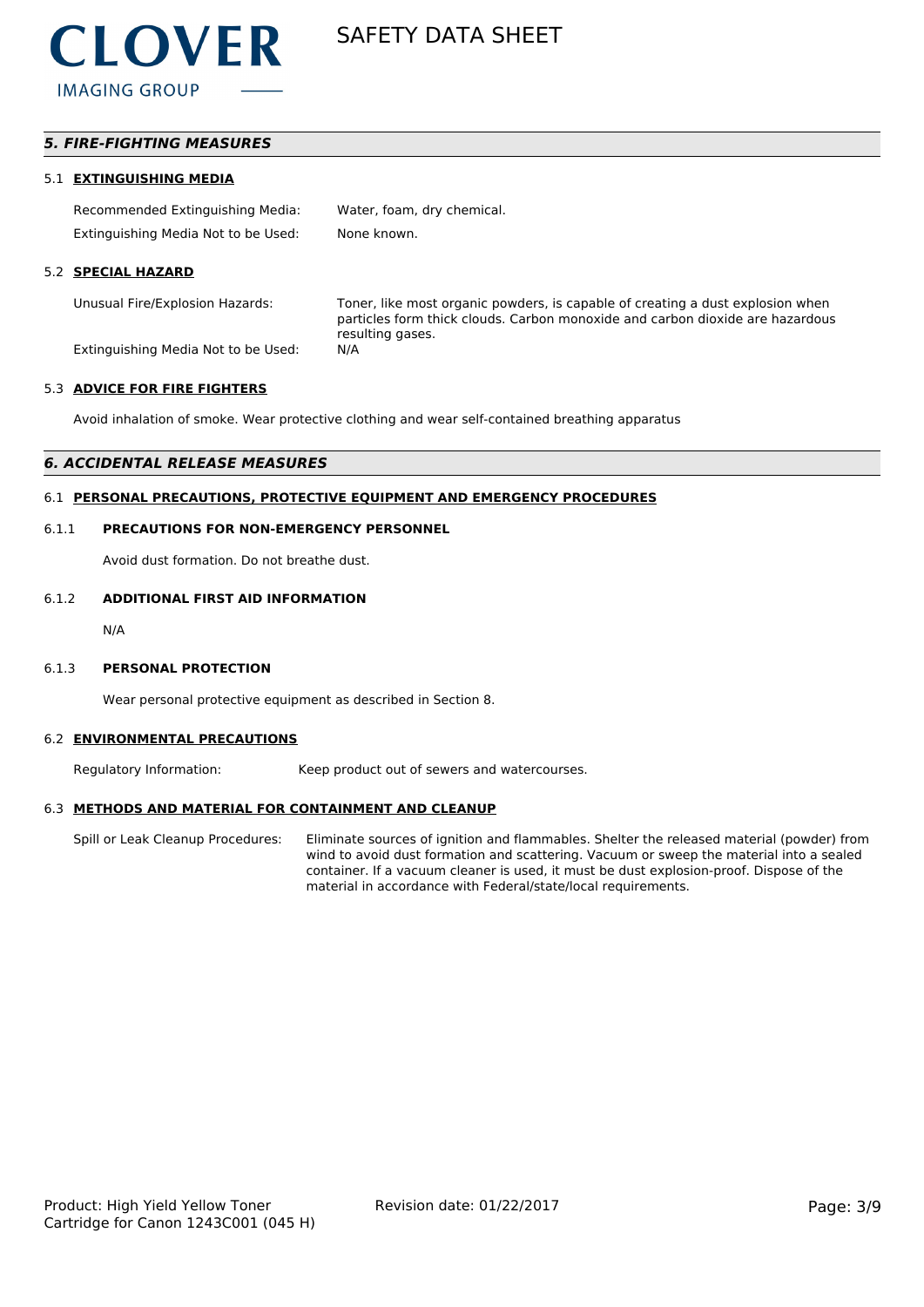# *7. HANDLING AND STORAGE*

#### 7.1 **PRECAUTIONS FOR SAFE HANDLING**

Recommendations for Handling: No special precautions when used as intended. Keep containers closed. If toner, avoid creating dust. Keep away from ignition sources. Advice on General Hygiene: Never eat, drink or smoke in work areas. Practice good personal hygiene after using this material, especially before eating, drinking, smoking, using the restroom, or applying cosmetics.

#### 7.2 **CONDITIONS FOR SAFE STORAGE**

Avoid high temperatures, >100°F/32°C

#### 7.3 **SPECIFIC END USES**

Printing devices

#### *8. EXPOSURE CONTROLS/PERSONAL PROTECTION*

#### 8.1 **CONTROL PARAMETERS**

The best protection is to enclose operations and/or provide local exhaust ventilation at the site of chemical release in order to maintain airborne concentrations of the product below OSHA PELs (See Section 3). Local exhaust ventilation is preferred because it prevents contaminant dispersion into the work area by controlling it at its source.

#### 8.2 **EXPOSURE CONTROLS**

#### **Respiratory protection:**

IMPROPER USE OF RESPIRATORS IS DANGEROUS. Seek professional advice prior to respirator selection and use. Follow OSHA respirator regulations (29 CFR 1910.134 and 1910.137) and, if necessary, wear a NIOSH approved respirator. Select respirator based on its suitability to provide adequate worker protection for given work conditions, levels of airborne contamination, and sufficient levels of oxygen.

#### **Eye/Face Protection:**

Contact lenses are not eye protective devices. Appropriate eye protection must be worn instead of, or in conjunction with contact lenses.

#### **Hand/Skin Protection:**

For emergency or non-routine operations (cleaning spills, reactor vessels, or storage tanks), wear an SCBA. WARNING! Air purifying respirators do not protect worker in oxygen deficient atmospheres.

#### **Additional Protection:**

N/A

#### **Protective Clothing and Equipment:**

Wear chemically protective gloves, boots, aprons, and gauntlets to prevent prolonged or repeated skin contact. Wear splashproof chemical goggles and face shield when working with liquid, unless full face piece respiratory protection is worn.

#### **Safety Stations:**

Make emergency eyewash stations, safety/quick-drench showers, and washing facilities available in work area.

#### **Contaminated Equipment:**

Separate contaminated work clothes from street clothes. Launder before reuse. Remove material from your shoes and clean personal protective equipment. Never take home contaminated clothing.

#### **Comments:**

Never eat, drink or smoke in work areas. Practice good personal hygiene after using this material, especially before eating, drinking, smoking, using the restroom, or applying cosmetics.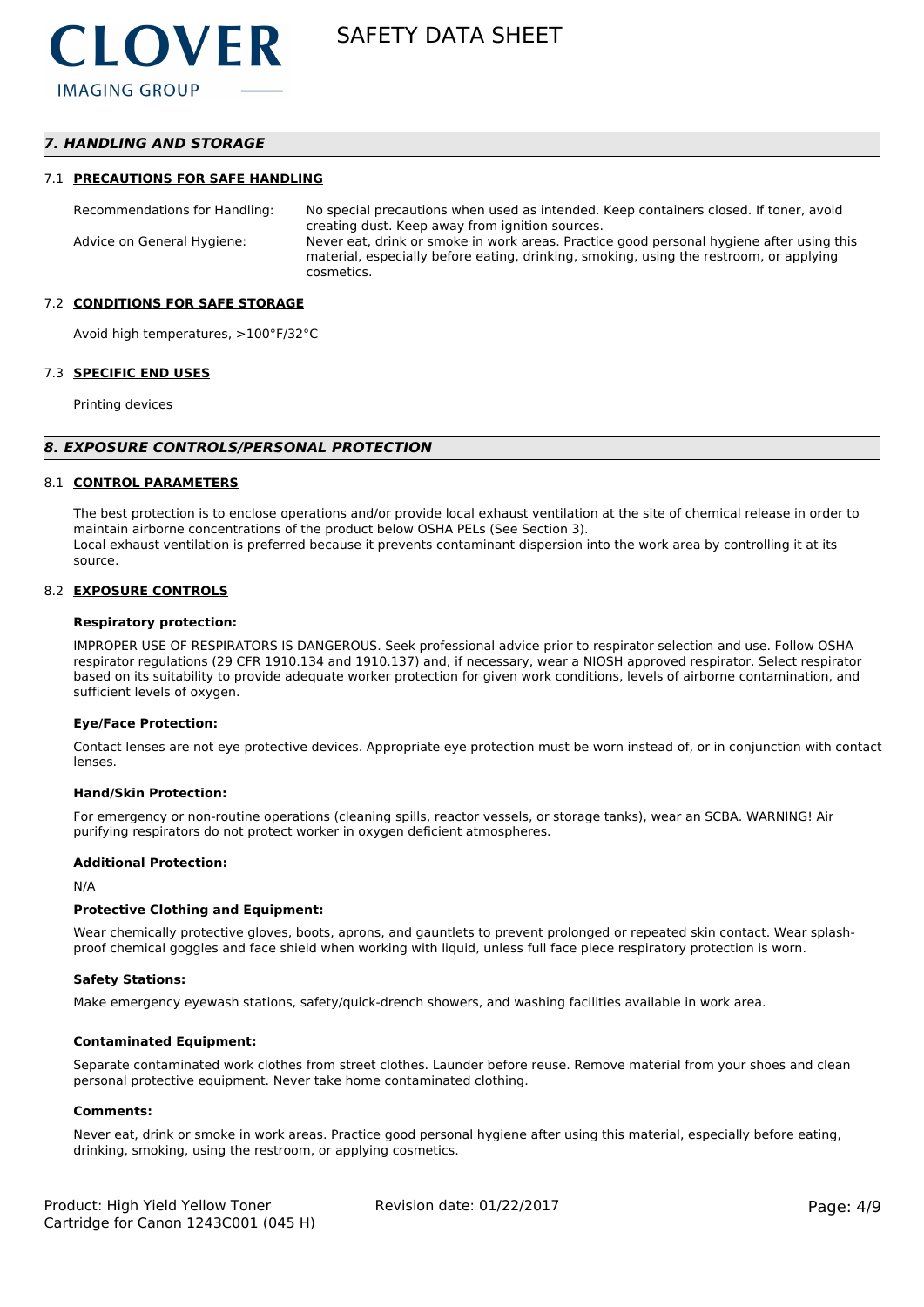# *9. PHYSICAL AND CHEMICAL PROPERTIES*

# 9.1 **DETAIL INFORMATION**

| Physical state:            | APPEARANCE: Fine yellow powder. |
|----------------------------|---------------------------------|
| Color:                     | Yellow                          |
| Odor:                      | None or slight plastic odor     |
| Odor threshold:            | N/A                             |
|                            |                                 |
| Boiling point:             | N/A                             |
| Melting point:             | N/A                             |
| Flash point:               | N/A                             |
| <b>Explosion limits:</b>   | N/A                             |
| Relative density:          | $1.0 - 1.5$                     |
| Auto-ignition temperature: | N/A                             |
|                            |                                 |

#### 9.2 **OTHER INFORMATION**

SOLUBILITY: Negligible in water. Partially soluble in some organic solvents such as Toluene and Tetrahydrofuran.

# *10. CHEMICAL STABILITY AND REACTIVITY*

# 10.1 **Reactivity:**

| <b>Reactivity Hazards:</b><br>Data on Mixture Substances: | None<br>None                                                                                                   |
|-----------------------------------------------------------|----------------------------------------------------------------------------------------------------------------|
| 10.2 Chemical Stability:                                  | The product is stable. Under normal conditions of storage and use, hazardous<br>polymerization will not occur. |
| 10.3 Hazardous Polymerization:                            | Stable under conditions of normal use.                                                                         |
| 10.4 Conditions to Avoid:                                 | Keep away from heat, flame, sparks and other ignition sources.                                                 |
| 10.5 Incompatible Materials:                              | Strong oxidizing materials                                                                                     |
| 10.6 Hazardous Decomposition:                             | Will not occur.                                                                                                |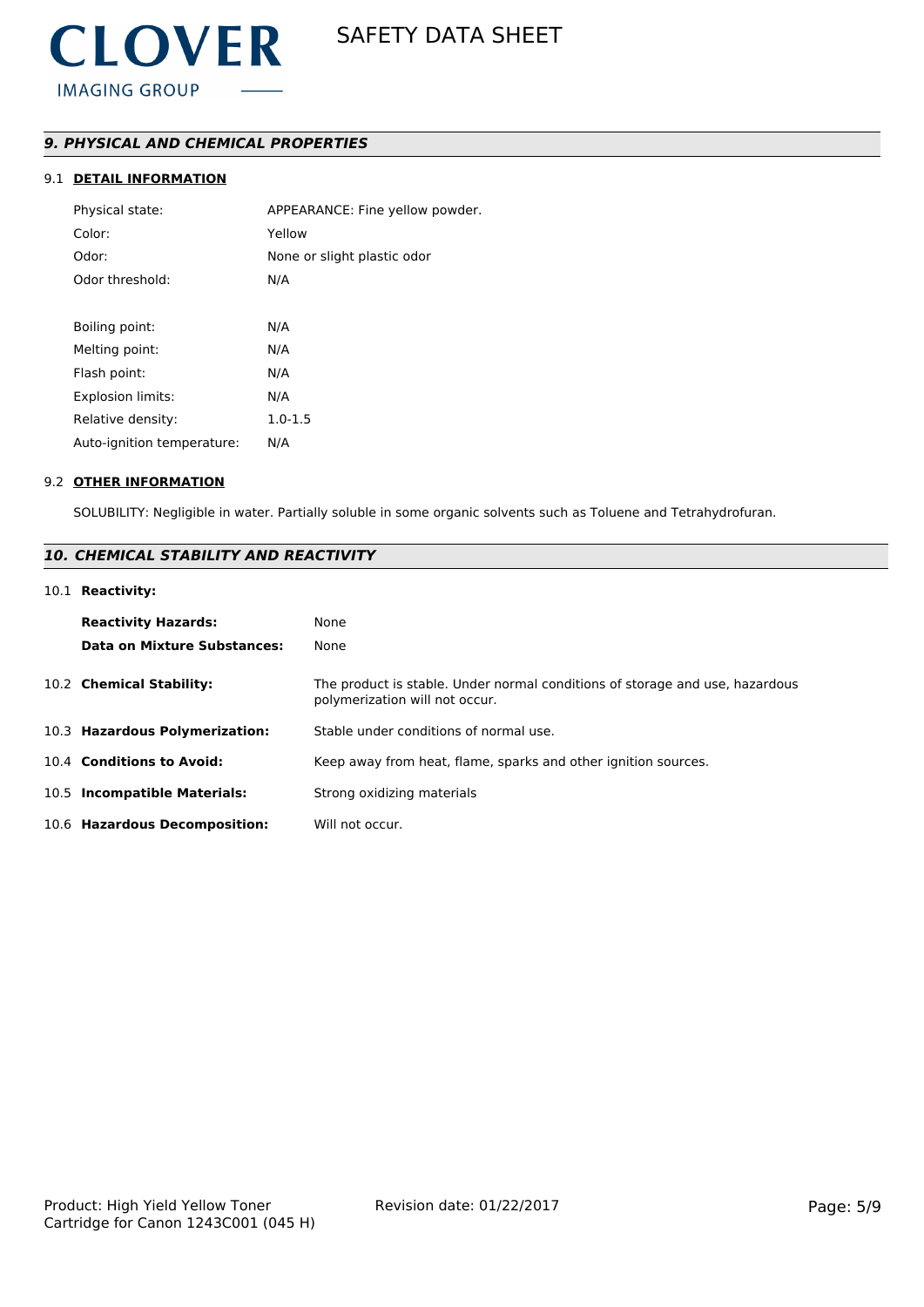

# *11. INFORMATION ON TOXICOLOGICAL EFFECT*

| <b>Mixtures:</b>                   | According to our test results of this or similar mixture, and the information provided by the<br>suppliers about the substances contained in this mixture, seriously damaging effect is not<br>expected when this mixture is treated in accordance with standard industrial practices and<br>Federal/state/local requirements. Refer to Section 2 for potential health effects and Section 4 for<br>first aid measures.                                                                                                                                                                                                                                                                                                                                                                                                                                                                                                                                                                                                                                          |
|------------------------------------|------------------------------------------------------------------------------------------------------------------------------------------------------------------------------------------------------------------------------------------------------------------------------------------------------------------------------------------------------------------------------------------------------------------------------------------------------------------------------------------------------------------------------------------------------------------------------------------------------------------------------------------------------------------------------------------------------------------------------------------------------------------------------------------------------------------------------------------------------------------------------------------------------------------------------------------------------------------------------------------------------------------------------------------------------------------|
| <b>Acute Toxicity:</b>             | N/A                                                                                                                                                                                                                                                                                                                                                                                                                                                                                                                                                                                                                                                                                                                                                                                                                                                                                                                                                                                                                                                              |
| <b>Skin Corrosion/Irritation:</b>  | N/A                                                                                                                                                                                                                                                                                                                                                                                                                                                                                                                                                                                                                                                                                                                                                                                                                                                                                                                                                                                                                                                              |
| <b>Serious Eye Damage:</b>         | N/A                                                                                                                                                                                                                                                                                                                                                                                                                                                                                                                                                                                                                                                                                                                                                                                                                                                                                                                                                                                                                                                              |
| Inhalation:                        | N/A                                                                                                                                                                                                                                                                                                                                                                                                                                                                                                                                                                                                                                                                                                                                                                                                                                                                                                                                                                                                                                                              |
| <b>Sensitization:</b>              | Respiratory: No test data available. None of the substances in this mixture is classified as a<br>respiratory sensitizer.                                                                                                                                                                                                                                                                                                                                                                                                                                                                                                                                                                                                                                                                                                                                                                                                                                                                                                                                        |
| <b>Mutagenicity:</b>               | Ames test (Salmonella typhimurium, Escherichia coli) negative. (a similar product)                                                                                                                                                                                                                                                                                                                                                                                                                                                                                                                                                                                                                                                                                                                                                                                                                                                                                                                                                                               |
| <b>Carcinogenicity:</b>            | No test data available. Titanium Dioxide is listed by IARC as Group 2B (possibly carcinogenic to<br>humans); however, inhalation tests of Titanium Dioxide by Muhle et al. (Reference 2 - Test Data)<br>showed no significant carcinogenicity. Moreover, IARC monograph vol. 93 states that exposure<br>levels are assumed to be lower in the user industries, with the possible exception of workers who<br>handle large quantities of Titanium Dioxide. Titanium Dioxide in this mixture is within a small<br>quantity and mostly in a bound form. Therefore, no significant exposure to Titanium Dioxide is<br>thought to occur during the use of the product.                                                                                                                                                                                                                                                                                                                                                                                                |
| <b>Reproductive Toxicity:</b>      | No test data available. None of the substances in this mixture is classified for reproductive toxicity.                                                                                                                                                                                                                                                                                                                                                                                                                                                                                                                                                                                                                                                                                                                                                                                                                                                                                                                                                          |
| <b>STOT - Single Exposure:</b>     | N/A                                                                                                                                                                                                                                                                                                                                                                                                                                                                                                                                                                                                                                                                                                                                                                                                                                                                                                                                                                                                                                                              |
| <b>STOT - Multiple Exposure:</b>   | No test data available. Inhalation tests of a toner for two years showed no significant                                                                                                                                                                                                                                                                                                                                                                                                                                                                                                                                                                                                                                                                                                                                                                                                                                                                                                                                                                          |
| Ingestion:                         | carcinogenicity. (Reference 1 - Test Data) In rats, chronic exposure to toner concentrations 4<br>mg/m3 and over lead to an accumulation of particles in the lung as well as to persistent<br>inflammatory processes and slight to moderate fibrotic changes in the lungs of rats. In hamsters,<br>these effects were only observed at significantly higher concentrations ( $> 20$ mg/m3). The particle<br>accumulation in the lung tissue of the experimental animals is attributed to a damage and<br>overload of the lung clearance mechanisms and is called "lung overloading". This is not an effect<br>specific to toner dust but is generally observed when high concentrations of other, slightly soluble<br>dusts are inhaled. The lowest-observable-effect-level (LOEL) was 4 mg/m3 and the no-observable-<br>effect-level (NOEL) was 1 mg/m3 in rats. The NOEL was greater than 6 mg/m3 in hamsters.<br>(Reference 2 - Test Data) Toner concentration under the normal use of this product is estimated to<br>be less than 1 mg/m3.<br>N/A           |
| <b>Hazard Class Information:</b>   | N/A                                                                                                                                                                                                                                                                                                                                                                                                                                                                                                                                                                                                                                                                                                                                                                                                                                                                                                                                                                                                                                                              |
| <b>Mixture on Market Data:</b>     | N/A                                                                                                                                                                                                                                                                                                                                                                                                                                                                                                                                                                                                                                                                                                                                                                                                                                                                                                                                                                                                                                                              |
| Symptoms:                          | N/A                                                                                                                                                                                                                                                                                                                                                                                                                                                                                                                                                                                                                                                                                                                                                                                                                                                                                                                                                                                                                                                              |
| Delayed/Immediate Effects: N/A     |                                                                                                                                                                                                                                                                                                                                                                                                                                                                                                                                                                                                                                                                                                                                                                                                                                                                                                                                                                                                                                                                  |
| <b>Test Data on Mixture:</b>       | (Reference 1) "Negative Effect of Long-term Inhalation of Toner on Formation of<br>8-Hydroxydeoxyguanosine in DNA in the Lungs of Rats in Vivo", Yasuo Morimoto, et. Al., Inhalation<br>Toxicology, Vol. 17 (13) p.749-753 (2005). (Reference 2) Studies by Muhle, Bellmann,<br>Creutzenberg et al. "Lung clearance and retention of toner, utilizing a tracer technique during<br>chronic inhalation exposure in rats." Fundam. Appl. Toxicol 17 (1991) p.300-313. "Lung clearance<br>and retention of toner, TiO2, and crystalline Silica, utilizing a tracer technique during chronic<br>inhalation exposure in Syrian golden hamsters." Inhal. Toxicol. 10 (1998) p.731-751. "Subchronic<br>inhalation study of toner in rats." Inhal. Toxicol. 2 (1990) p.341-360. "Pulmonary response to toner<br>upon chronic inhalation exposure in rats." Fundam. Appl. Toxicol. 17 (1991) p.280-299.<br>"Pulmonary response to toner, TiO2 and crystalline Silica upon chronic inhalation exposure in<br>Syrian golden hamsters." Inhal. Toxicol. 10 (1998) p.699-729. |
| <b>Not Meeting Classification:</b> | N/A                                                                                                                                                                                                                                                                                                                                                                                                                                                                                                                                                                                                                                                                                                                                                                                                                                                                                                                                                                                                                                                              |
| <b>Routes of Exposure:</b>         | N/A                                                                                                                                                                                                                                                                                                                                                                                                                                                                                                                                                                                                                                                                                                                                                                                                                                                                                                                                                                                                                                                              |
| <b>Interactive Effects:</b>        | N/A                                                                                                                                                                                                                                                                                                                                                                                                                                                                                                                                                                                                                                                                                                                                                                                                                                                                                                                                                                                                                                                              |
| <b>Absence of Specific Data:</b>   | N/A                                                                                                                                                                                                                                                                                                                                                                                                                                                                                                                                                                                                                                                                                                                                                                                                                                                                                                                                                                                                                                                              |
| Mixture vs Substance Data: N/A     |                                                                                                                                                                                                                                                                                                                                                                                                                                                                                                                                                                                                                                                                                                                                                                                                                                                                                                                                                                                                                                                                  |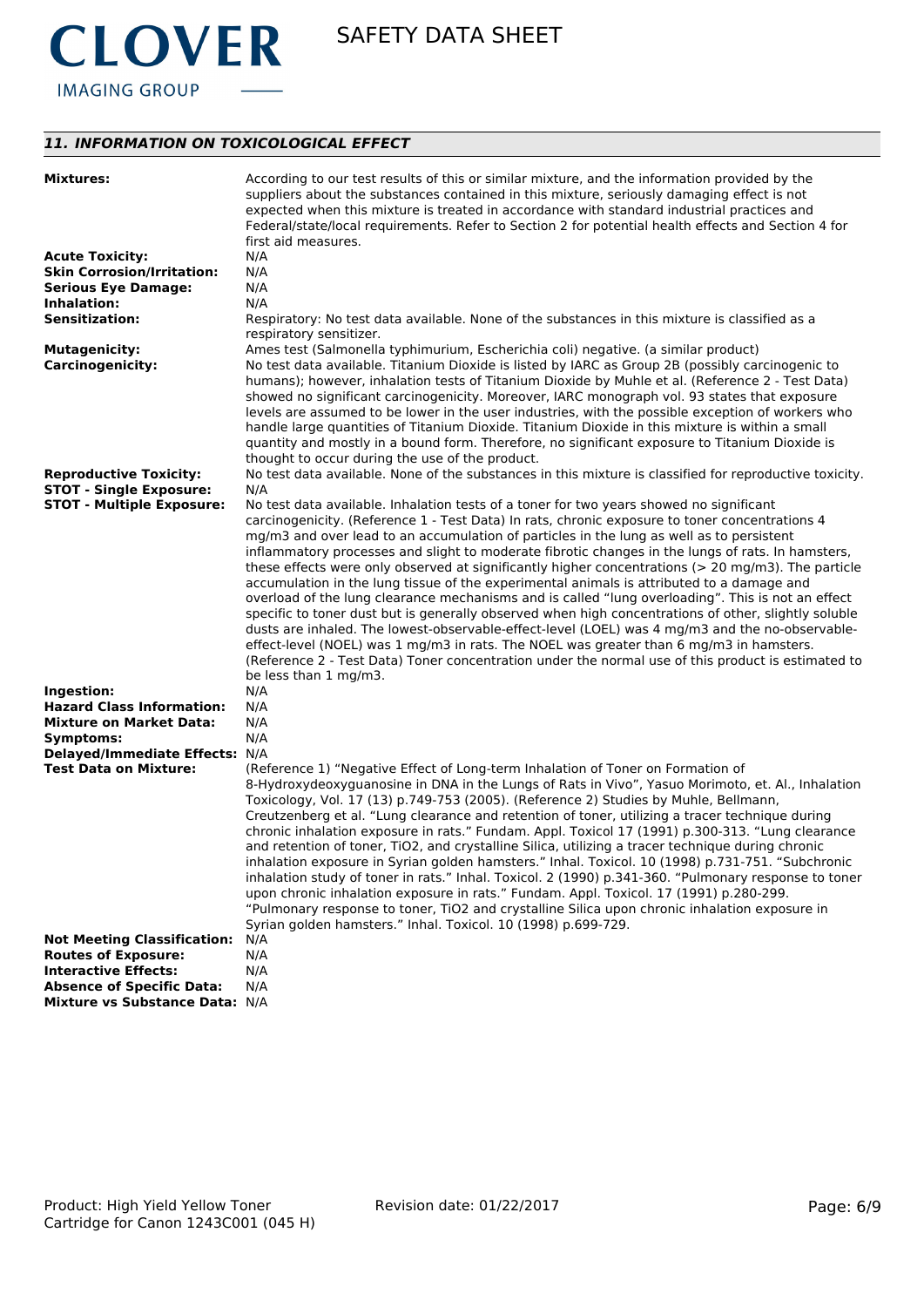

### *12. ECOLOGICAL INFORMATION*

| 12.1 <b>Eco toxicity:</b>           | According to our test results of this or similar mixture, and the information provided by the<br>suppliers about the substances contained in this mixture, this mixture is not expected to be<br>harmful to ecology. |
|-------------------------------------|----------------------------------------------------------------------------------------------------------------------------------------------------------------------------------------------------------------------|
| 12.2 Degradability:                 | N/A                                                                                                                                                                                                                  |
| 12.3 Bioaccumulation Potential: N/A |                                                                                                                                                                                                                      |
| 12.4 Mobility in Soil:              | N/A                                                                                                                                                                                                                  |
| 12.5 PBT & vPvB Assessment:         | N/A                                                                                                                                                                                                                  |
| 12.6 Other Adverse Effects:         | None known.                                                                                                                                                                                                          |

# *13. DISPOSAL CONSIDERATIONS*

### **Disposal Information:**

 Dispose of product in accordance with local authority regulations. Empty container retains product residue.

#### **Physical/Chemical Properties that affect Treatment:**

Symbol: This product is not classified as dangerous

Risk Phrases: This product is not classified according to the federal, state and local environmental regulations.

#### **Waste Treatment Information:**

If toner, do not shred toner cartridge, unless dust-explosion prevention measures are taken. Finely dispersed particles may form explosive mixtures in air. Dispose of in compliance with federal, state, and local regulations.

#### **Personal Protection Required:**

N/A

# *14. TRANSPORT INFORMATION*

| 14.1 <b>ID Number:</b>      | None. Not a regulated material under the United States DOT, IMDG, ADR, RID, or ICAO/IATA.                                                   |
|-----------------------------|---------------------------------------------------------------------------------------------------------------------------------------------|
| 14.2 Shipping Name:         | None. Not a regulated material under the United States DOT, IMDG, ADR, RID, or ICAO/IATA.                                                   |
| 14.3 Hazard Class:          | None. Not a regulated material under the United States DOT, IMDG, ADR, RID, or ICAO/IATA.                                                   |
| 14.4 Packing Group:         | N/A                                                                                                                                         |
| 14.5 Environmental Hazards: | Not a marine pollutant according to the IMDG Code. Not environmentally hazardous according<br>to the UN Model Regulations, ADR, RID or ADN. |
| 14.6 User Precautions:      | Do not open or break a container during transportation unless absolutely needed.                                                            |
| 14.7 Bulk Transport:        | N/A                                                                                                                                         |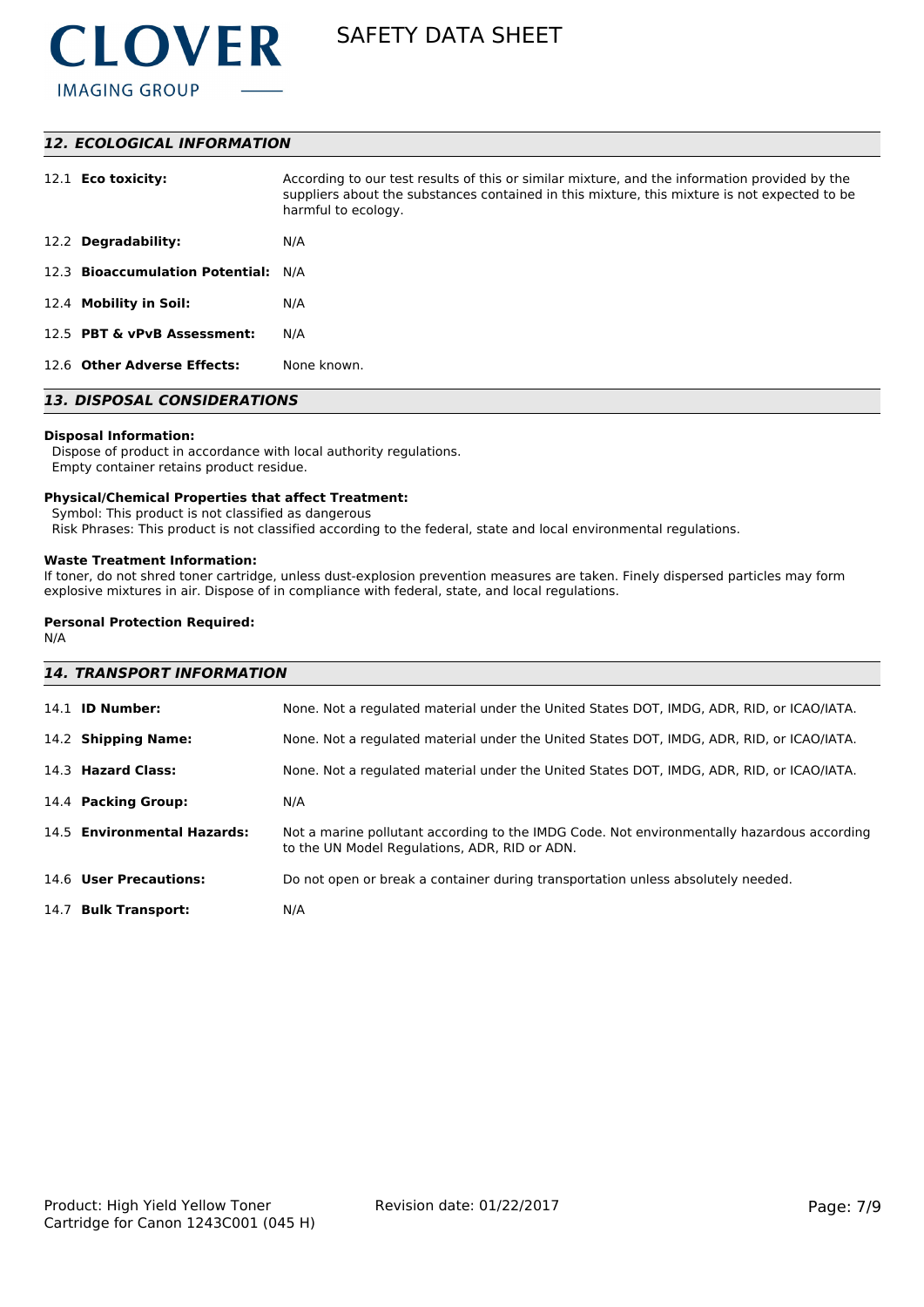

## *15. REGULATORY INFORMATION*

15.1 **Regulatory Information:** TSCA: All the substances in this mixture are listed or exempted in accordance with TSCA.

**EPA Regulatory Information:** N/A

**CERCLA Reportable Quantity:** Not applicable to this mixture.

#### 15.2 **Superfund Information:**

**Hazard Categories:**

**Immediate:** N/A

**Delayed:** N/A

**Fire:** N/A

**Pressure:** N/A

**Reactivity:** N/A

**Section 302 - Extremely Hazardous:** Not applicable to this mixture.

**Section 311 - Hazardous:** Immediate health hazard: No (All the ingredients of this product are bound within the mixture.) Chronic health hazard: No (All the ingredients of this product are bound within the mixture.) Sudden release of pressure hazard: No. Reactive hazard: No.

| 15.3 State Regulations: | California Proposition 65 (Safe Drinking Water and Toxic Enforcement Act of 1986): This |
|-------------------------|-----------------------------------------------------------------------------------------|
|                         | product is in compliance with the regulation as all ingredients are bound within the    |
|                         | mixture.                                                                                |

# 15.4 **Other Regulatory Information:** N/A

| <b>16. OTHER INFORMATION</b>      |                                                                                                                                                                                                                   |
|-----------------------------------|-------------------------------------------------------------------------------------------------------------------------------------------------------------------------------------------------------------------|
| <b>General Comments:</b>          | This information is based on our current knowledge. It should not therefore be construed as<br>guaranteeing specific properties of the products as described or their suitability for a particular<br>application |
| <b>Creation Date of this SDS:</b> | 08/19/2020                                                                                                                                                                                                        |